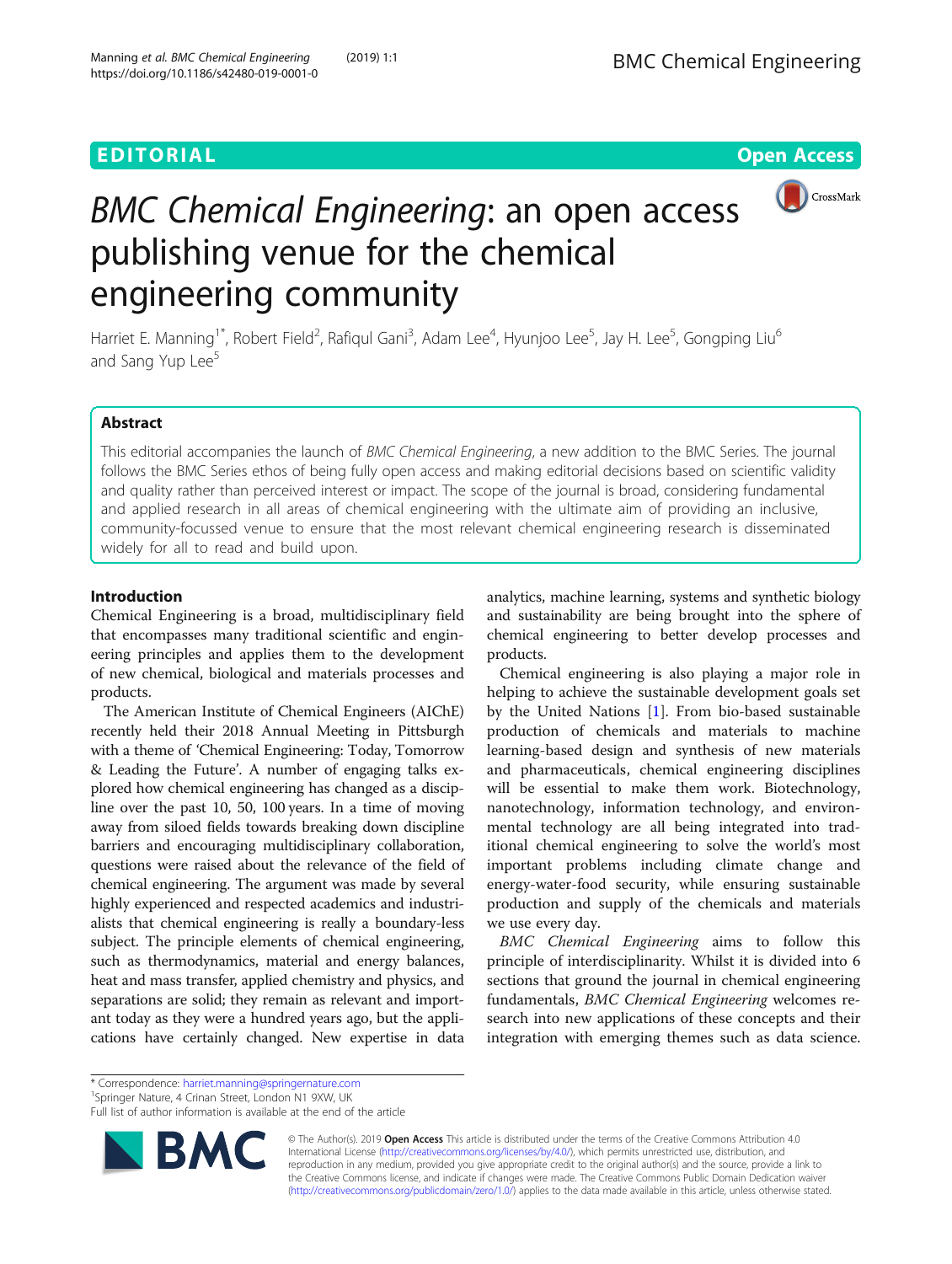This editorial outlines in detail the scope of each section and how the journal aims to serve the chemical engineering community.

## Aims and scope

In a time of increasing momentum towards open research in many fields that have in the past been more reluctant to adopt this ethos, BMC, being a pioneer in open access within the biomedical sciences, is expanding its scope and applying its expertise in open research to the physical sciences and engineering. BMC Chemical Engineering is one of the first new journals in the BMC Series to publish in a field outside biology and medicine, although chemical engineering has strong connections and overlap with the biomedical sciences. The journal will make all of the articles fully open access immediately upon publication, under the Creative Commons CC-BY licence [[2\]](#page-3-0).

BMC Chemical Engineering considers research in all areas of chemical engineering, including fundamental and applied research in chemical, biological and materials processing across a broad range of industries. Chemical engineers have a significant part to play in tackling some of the greatest global challenges. For example, in the least developed counties in the world, 30% of people do not have access to 'improved water', being piped, spring, well, or rainwater sources [[3](#page-3-0)], so chemical engineers are developing low-cost, point of use water treatment systems [\[4\]](#page-3-0) and advanced membrane water purification technologies [[5](#page-3-0)]. Chemical engineers are also integrating emerging fields and tools in order to further advance their discoveries and achieve their engineering goals. For example, additive manufacturing is being applied to the chemical industry to develop microfluidic reactors and 3D printed catalytic surfaces [[6\]](#page-3-0), and big data analytics has the potential to dramatically affect the way research is conducted [\[7\]](#page-3-0). BMC Chemical Engineering therefore particularly welcomes research related to finding solutions to the future global challenges identified by the Royal Academy of Engineering in 2008, which have been modified and built upon by many but which still remain very much relevant to this day [[8](#page-4-0)]. It also welcomes interdisciplinary work integrating, for example, data analytics, new manufacturing processes and the principles of sustainability.

BMC Chemical Engineering will publish chiefly core research articles and reviews in each of the six journal sections, including conceptual, theoretical and computational research. We are delighted to welcome Robert Field, Rafiqul Gani, Adam Lee, Hyunjoo Lee, Jay Lee and Gongping Liu as Section Editors for the Journal [[9\]](#page-4-0), together with our international team of Editorial Board Members and Editorial Advisors [\[10](#page-4-0)]. The aims and scope of each section [\[11](#page-4-0)] are outlined in detail here.

## Editorial sections

## Process design, optimization and intensification

An increasing global population together with the earth's finite natural resources points to an urgent need for new, better and more versatile products together with their more sustainable manufacturing processes. That is, innovative engineering is needed to address the grand challenges of energy, water, food and environment. Here, chemical and biochemical engineering has a major role to play, for example, through obtaining better commercial products, developing more sustainable industrial production systems, and reducing environmental impact through better use of energy sources. Papers reporting new concepts, methods, technologies, and/ or applications that promise innovative new solutions and/or significant improvements of existing processes through design, optimization and intensification of chemical and related processes are welcome. This includes

- fundamental work on process and product systems engineering
- multiphase processing
- materials processing<br>• particle technology
- particle technology
- product design<br>• process monito
- process monitoring and optimization
- reactor miniaturization<br>• multifunctionality and i
- multifunctionality and intensification of process operation

covering the chemical, petrochemical, agricultural, food, pharmaceutical, materials and energy industries.

## Reaction engineering and catalysis

BMC Chemical Engineering welcomes papers in the field of reaction engineering and catalysis. As chemical engineering has expanded beyond traditional petrochemical industry toward pharmaceutical production, biomedical devices and sustainable energy generation, new types of chemical reactors are required. Most chemical reactors use catalysts to accelerate the reaction rate, and fundamental studies and applications for homogeneous and heterogeneous catalysis are welcome. More specifically, original and novel contributions from the following fields are welcome:

- new reactor design including heat control
- preparation, characterization, deactivation and regeneration of homogeneous and heterogeneous catalysts
- electrocatalysts for fuel cell or water electrolyzers
- photocatalysts for photoelectrochemical devices or artificial photosynthesis.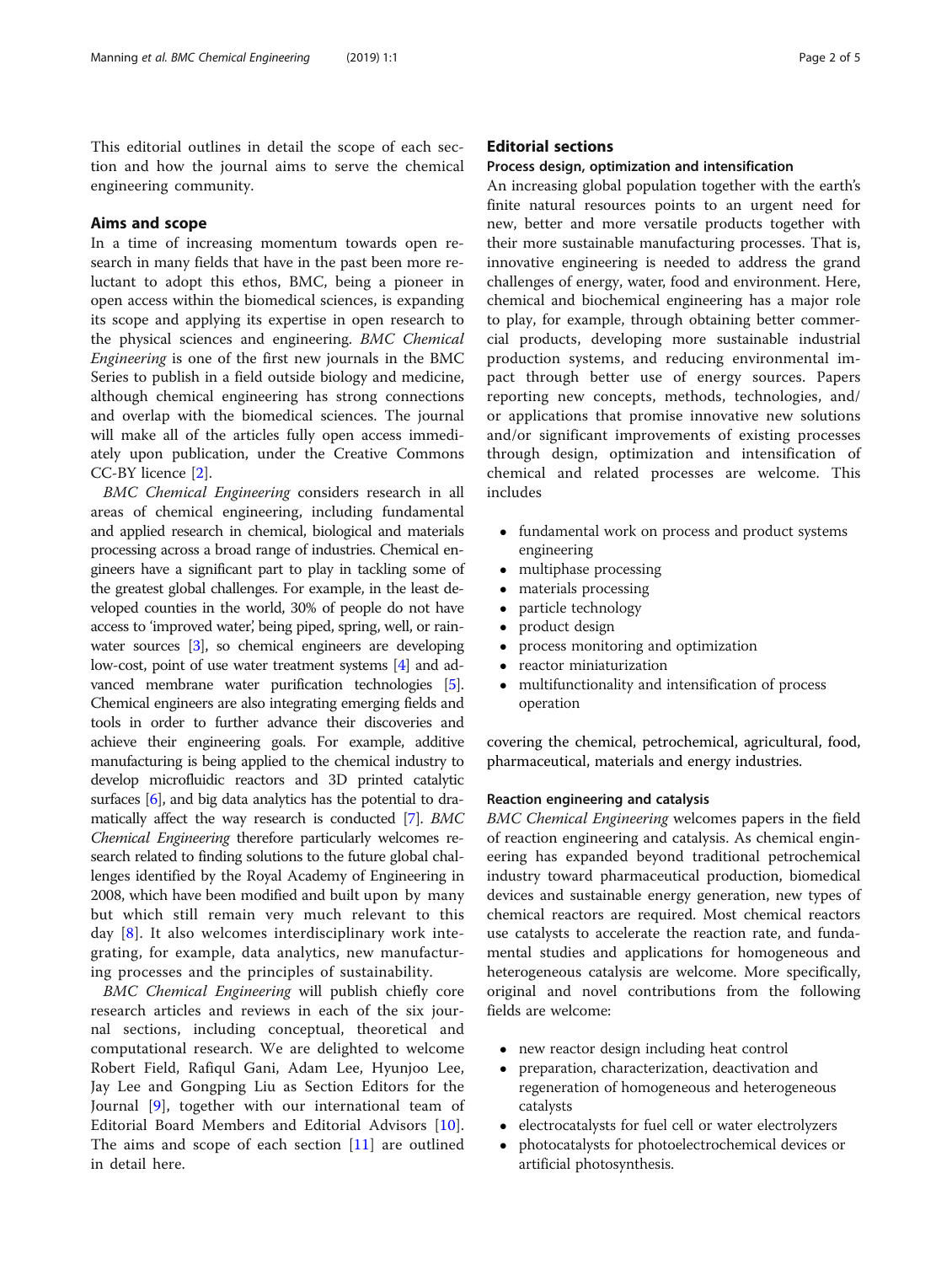## <span id="page-2-0"></span>Transport phenomena

Transport phenomena are as much a key to chemical engineering as is reaction engineering. Indeed some reactions are mass transfer controlled and not kinetically controlled. For example the burning of coal particles in a fluidized bed will be either reaction rate controlled or mass transfer controlled depending upon particle size and temperature. Furthermore, in the area of separation processes, the designs are typically based upon either the calculation of the number of equilibrium stages (e.g. stage-wise distillation calculation) or are rate based (e.g. the calculation of the height of transfer units). The height of transfer units depends upon the mass transfer coefficients in the liquid and gas phases. These two examples illustrated the central role of transport phenomena. More generally, aspects of energy and mass transport penetrate all areas of chemical engineering. Subject wise areas of interest include:

- $\bullet$  fluid flow
- heat and mass transfer (single phase and multiphase flow)
- transport related aspects of separation processes
- unit operations such as absorption, adsorption and membrane processes

Given our comprehensive aim, both fundamental and applied papers are welcome.

#### Separation and purification processes

Separation is an essential process in the chemical industry and in our daily lives. The development of efficient separation and purification processes is critically important to promote a more sustainable and higher global standard of living. The separation and purification processes section welcomes contributions focusing on experimental and theoretical studies of phenomena associated with separation and purification as well as process development and simulation, equipment design and fabrication. Synthesis and modification of materials used in separation and/or purification processes can also be considered if the intended separation and/or purification is an essential part of the work rather than a tool for characterizing a material. Of particular interest are articles aimed at solving separation challenges encountered in emerging technologies including fields such as carbon capture, renewable energy, energy storage and conversion, and resource recovery and recycling. Broadly the section welcomes papers on:

- membrane separation
- adsorption technology
- phase separation
- extraction
- distillation
- chromatography
- continuous separations<br>• hybrid separation proce
- hybrid separation processes

## Plant design, management and control

To make products in the chemical industry, process units need to be developed and connected as a flowsheet. The synthesis of reaction paths, specification of unit operations, their connections, and overall flowsheet design fall into the scope of "plant design". Plants, once designed, must be operated economically, safely, and sustainably through careful scheduling, optimization, and control.

Plant design, management, and control, which were traditionally based on intuition, experience, and heuristics, have gone through much transformation during the last few decades, with the development of systematic design frameworks and superstructure based optimal synthesis and optimal control methods. They are currently poised to go through yet another transformation with the advent of big data and artificial intelligence. Some of the relevant topics in this area include:

- Sustainable process/plant design and operation methods
- Big data based modelling and optimization
- Integration of enterprise-wide planning and supply chain with process operation under uncertainty
- Development of new modelling and optimization methods and their applications using math programming and reinforcement learning.
- Model-based optimal control by combining off- and on-line optimization
- Process trend monitoring and fault detection/ diagnosis using AI tools like Deep Neural Networks.

The plant design, management and control section of BMC Chemical Engineering aims to be the forum to discuss the new and latest developments in design, operation, and control of chemical and biological plants in the era of artificial intelligence and the 4th industrial revolution. We believe that the key lies in how these new breeds of technologies and information become blended and incorporated into the current paradigm of first principles based modelling, simulation, and optimization. Doing so will enable us to meet outstanding challenges by addressing more relevant issues and problems, currently limited by the lack of sufficient fundamental knowledge and computational efficiency.

## Sustainable chemical and biochemical processes

Sustainability is generally defined as meeting the needs of the present generation without compromising the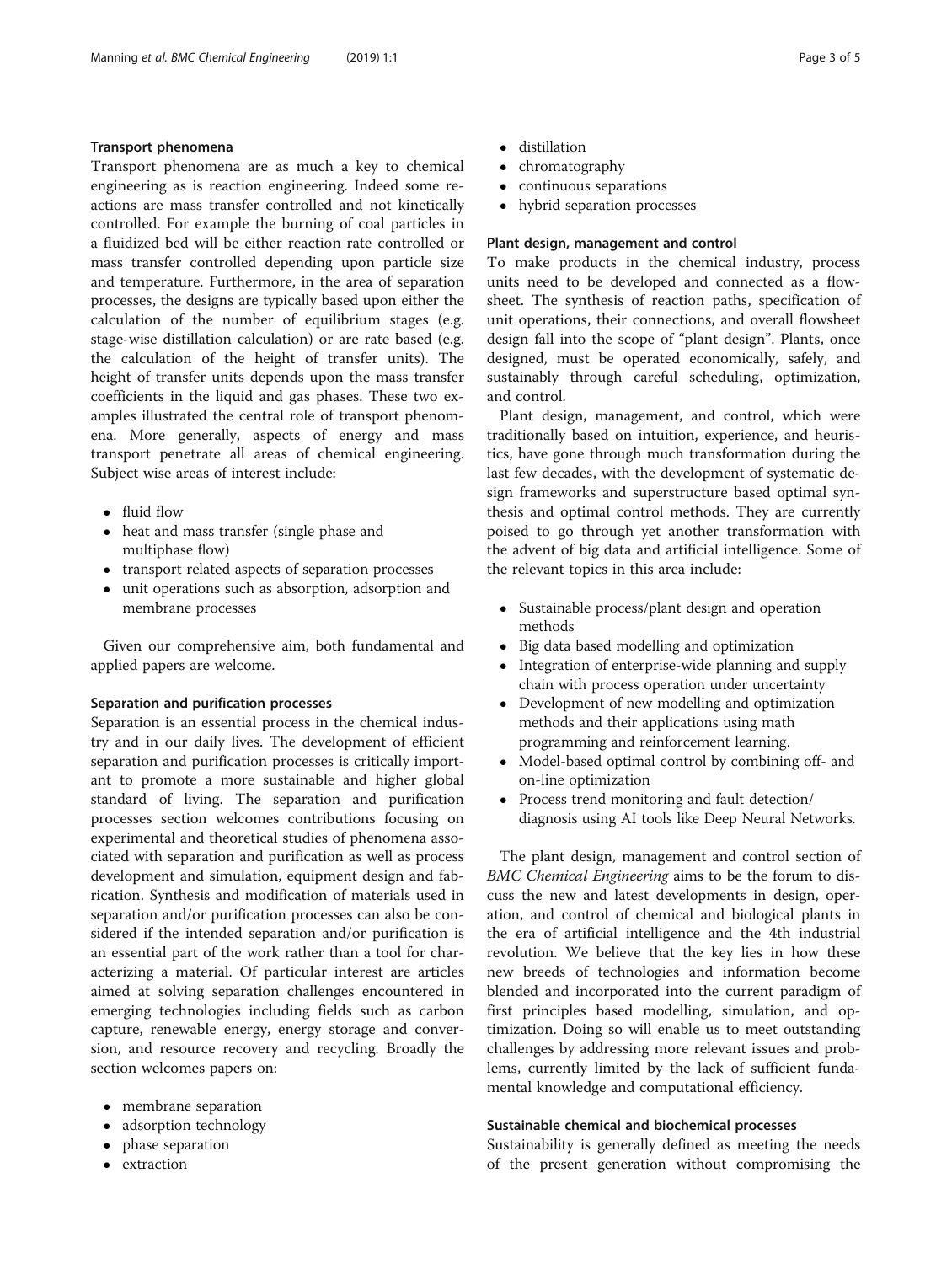<span id="page-3-0"></span>ability of future generations to meet their needs, and has become a watchword of modern society pervading all aspects of policy-making, notably in regard of energy, health, food, transport, and the environment. Chemical engineering and sciences will play a pivotal role in transitioning society from a fossil fuel, centralised infrastructure to a distributed, low carbon world. The Section "[Sustainable chemical and biochemical processes](#page-2-0)" aims to publish promising recent research and review articles encompassing the design, synthesis, modelling, and application of environmentally benign chemical and/or biochemical processes. This section encompasses:

- alternative solvents and feedstocks
- clean catalytic technologies for atom-efficient synthesis or environmental remediation (including tandem chemo-bio routes)
- high-throughput and additive chemical manufacturing
- renewable energy technologies (including biomass valorisation)
- life-cycle and techno-economic assessments

Original contributions should highlight new aspects of chemical engineering in the design, application and/or optimisation of novel or existing academic or commercial processes, emphasising improved sustainability metrics wherever possible. Critical reviews and perspectives on topical challenges in sustainable chemical/biochemical processes are also sought.

## Article collections

BMC Chemical Engineering launches with two open calls for papers for themed article collections. These are in the areas of 2D membranes and  $CO<sub>2</sub>$  transformation. Both of these topics were suggested by Section Editors of the journal for the interesting and relevant developments that are being made at present.

New applications for 2D materials are being discovered all the time and research into their use as membranes for gas and liquid separations has attracted a great deal of interest. Our collection '2D material membranes for gas and liquid separation' aims to gather state-of-the-art research on 2D membranes, to highlight their potential but also the importance of continued advancement in materials development, separation performance and module and process design.

The second collection focusses on the conversion of  $CO<sub>2</sub>$ to value-added products. The relevance of this to balancing the carbon cycle and preventing climate change are clear, but the thermodynamic challenges are also great. Our collection  $^{\prime}CO_{2}$  transformation to produce value-added products' welcomes work on the development of any process or system for the transformation of  $CO<sub>2</sub>$ .

## Conclusion

BMC Chemical Engineering will provide a unique, inclusive and authoritative venue for the latest developments in the chemical engineering field. Being fully open access will allow the research to be disseminated more quickly and more widely, ultimately with the aim of advancing research development.

We hope that you will find the first published articles interesting and valuable, and we look forward to working closely with our authors, editors and reviewers to ensure this journal is a valuable resource for the chemical engineering community.

## Acknowledgements

Not applicable.

## Funding

Not applicable.

#### Availability of data and materials

Not applicable.

#### Authors' contributions

HM and SL wrote the introduction, aims and scope and conclusion. RF, RG, AL, HL, JL and GL and wrote the editorial sections. All authors read and approved the final version of the manuscript.

#### Competing interests

HM is the Editor of BMC Chemical Engineering and an employee of Springer Nature. RF, RG, AL, HL, JL, GL and SL are members of the Editorial Board of BMC Chemical Engineering.

#### Publisher's Note

Springer Nature remains neutral with regard to jurisdictional claims in published maps and institutional affiliations.

#### Author details

<sup>1</sup>Springer Nature, 4 Crinan Street, London N1 9XW, UK. <sup>2</sup>Department of Engineering Science, University of Oxford, Parks Road, Oxford, UK. <sup>3</sup>PSE for Speed, Skyttemosen 6, DK 3450 Allerod, Denmark. <sup>4</sup>School of Science Cluster, RMIT University, Melbourne, Australia. <sup>5</sup>Department of Chemical & Biomolecular Engineering, Korea Advanced Institute of Science and Technology, Daejeon, Republic of Korea. <sup>6</sup>State Key Laboratory of Material-Oriented Chemical Engineering, Nanjing Tech University, Nanjing, China.

## Received: 13 December 2018 Accepted: 2 January 2019 Published online: 30 January 2019

#### References

- 1. UN Sustainability Goals. Available: [https://www.un.org/](https://www.un.org/sustainabledevelopment/sustainable-development-goals) [sustainabledevelopment/sustainable-development-goals](https://www.un.org/sustainabledevelopment/sustainable-development-goals)/.
- 2. Creative Commons Attribution License, Creative Commons Attribution License. [Online]. Available: [http://creativecommons.org/licenses/by/4.0/.](http://creativecommons.org/licenses/by/4.0/)
- 3. UNICEF. Progress on Sanitation and Drinking Water. 2015 Update and MDG Assessment. Available [https://www.unicef.org/publications/index\\_82419.html](https://www.unicef.org/publications/index_82419.html).
- 4. Pooi CK, Ng HY. Review of low-cost point-of-use water treatment systems for developing communities. Npj Clean Water. 2018;1:11.
- 5. Lee A, Elam JW, Darling SB. Membrane materials for water purification: design, development, and application. Environ Sci: Water Res Technol. 2016; 2:17–42.
- 6. Capel AJ, Rimington RP, Lewis MP, Christie SDR. 3D printing for chemical, pharmaceutical and biological applications. Nat Rev Chem. 2018;2:422–36.
- 7. Chiang L, Lu B, Castillo I. Big data analytics in chemical engineering. Annu Rev Chem Biomol Eng. 2017;8:63–85.